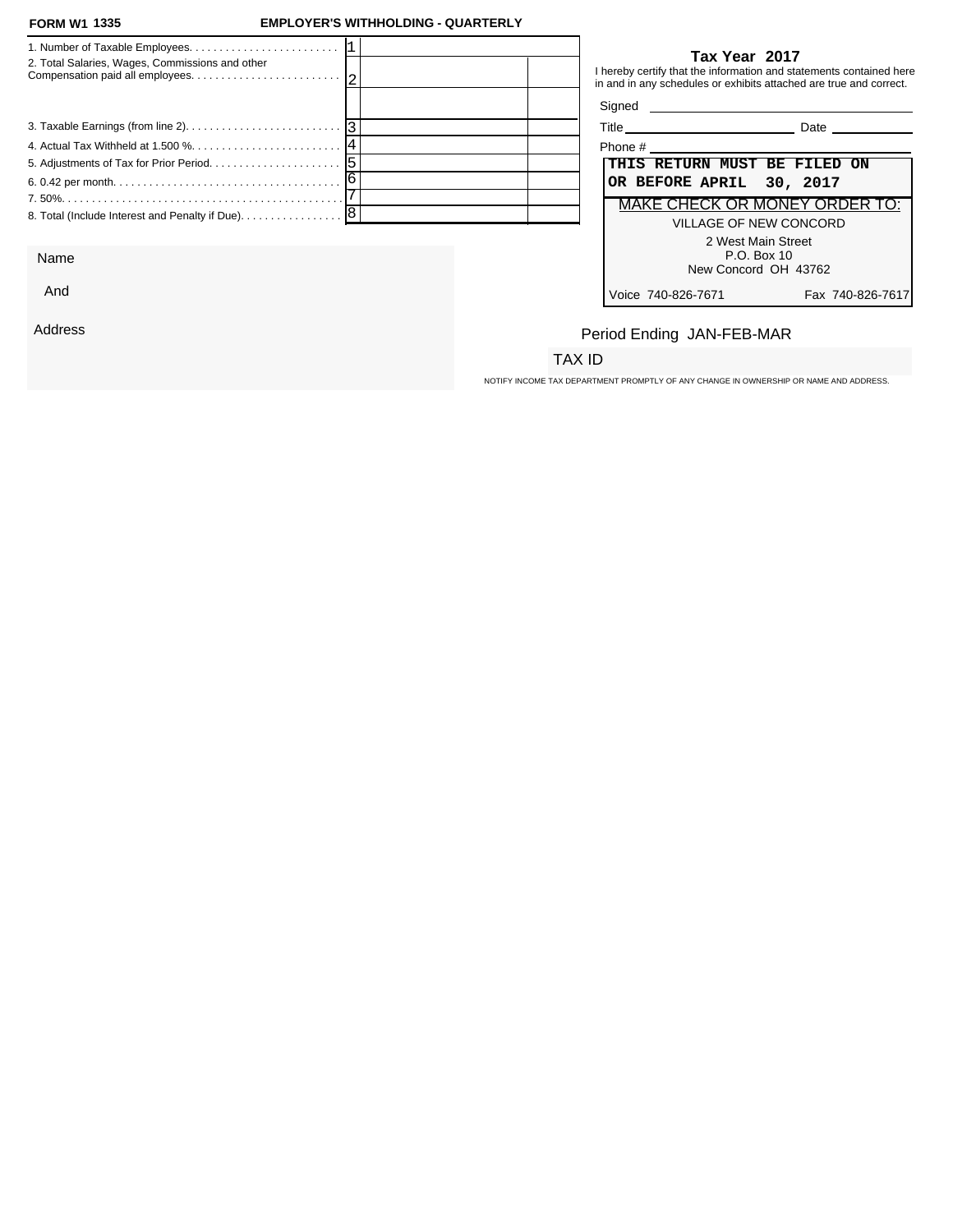#### **FORM W1 1335**

And

Address

### **FORM W1 EMPLOYER'S WITHHOLDING - QUARTERLY**

| 2. Total Salaries, Wages, Commissions and other | Tax Year 2017<br>I hereby certify that the information and statements contained here<br>in and in any schedules or exhibits attached are true and correct. |
|-------------------------------------------------|------------------------------------------------------------------------------------------------------------------------------------------------------------|
|                                                 |                                                                                                                                                            |
|                                                 | Date                                                                                                                                                       |
|                                                 | Phone #                                                                                                                                                    |
|                                                 | THIS RETURN MUST BE FILED ON                                                                                                                               |
|                                                 | OR BEFORE JULY 31, 2017                                                                                                                                    |
|                                                 | MAKE CHECK OR MONEY ORDER TO:                                                                                                                              |
|                                                 | VILLAGE OF NEW CONCORD                                                                                                                                     |
|                                                 | 2 West Main Street                                                                                                                                         |
| Name                                            | P.O. Box 10                                                                                                                                                |

### **Tax Year 2017**

| Phone #                              |                  |  |  |
|--------------------------------------|------------------|--|--|
| THIS RETURN MUST BE FILED ON         |                  |  |  |
| OR BEFORE JULY 31, 2017              |                  |  |  |
| <b>MAKE CHECK OR MONEY ORDER TO:</b> |                  |  |  |
| VILLAGE OF NEW CONCORD               |                  |  |  |
| 2 West Main Street                   |                  |  |  |
| P.O. Box 10                          |                  |  |  |
| New Concord OH 43762                 |                  |  |  |
| Voice 740-826-7671                   | Fax 740-826-7617 |  |  |

# Period Ending APR-MAY-JUN

## TAX ID

NOTIFY INCOME TAX DEPARTMENT PROMPTLY OF ANY CHANGE IN OWNERSHIP OR NAME AND ADDRESS.

| <b>FORM W1 1335</b>                             | <b>EMPLOYER'S WITHHOLDING - QUARTERLY</b> |                                                                                       |                                                                                                                                           |  |
|-------------------------------------------------|-------------------------------------------|---------------------------------------------------------------------------------------|-------------------------------------------------------------------------------------------------------------------------------------------|--|
| 2. Total Salaries, Wages, Commissions and other |                                           | Tax Year 2017                                                                         | I hereby certify that the information and statements contained here<br>in and in any schedules or exhibits attached are true and correct. |  |
|                                                 |                                           |                                                                                       |                                                                                                                                           |  |
|                                                 |                                           |                                                                                       | Title Date Date                                                                                                                           |  |
|                                                 |                                           | Phone #                                                                               |                                                                                                                                           |  |
|                                                 |                                           |                                                                                       | THIS RETURN MUST BE FILED ON                                                                                                              |  |
|                                                 |                                           |                                                                                       | OR BEFORE OCTOBER<br>31, 2017                                                                                                             |  |
|                                                 |                                           |                                                                                       | <b>MAKE CHECK OR MONEY ORDER TO:</b>                                                                                                      |  |
|                                                 |                                           |                                                                                       | VILLAGE OF NEW CONCORD                                                                                                                    |  |
| Name                                            |                                           |                                                                                       | 2 West Main Street<br>P.O. Box 10<br>New Concord OH 43762                                                                                 |  |
| And                                             |                                           | Voice 740-826-7671                                                                    | Fax 740-826-7617                                                                                                                          |  |
| Address                                         |                                           | Period Ending JUL-AUG-SEP                                                             |                                                                                                                                           |  |
|                                                 |                                           | TAX ID                                                                                |                                                                                                                                           |  |
|                                                 |                                           | NOTIFY INCOME TAX DEPARTMENT PROMPTLY OF ANY CHANGE IN OWNERSHIP OR NAME AND ADDRESS. |                                                                                                                                           |  |